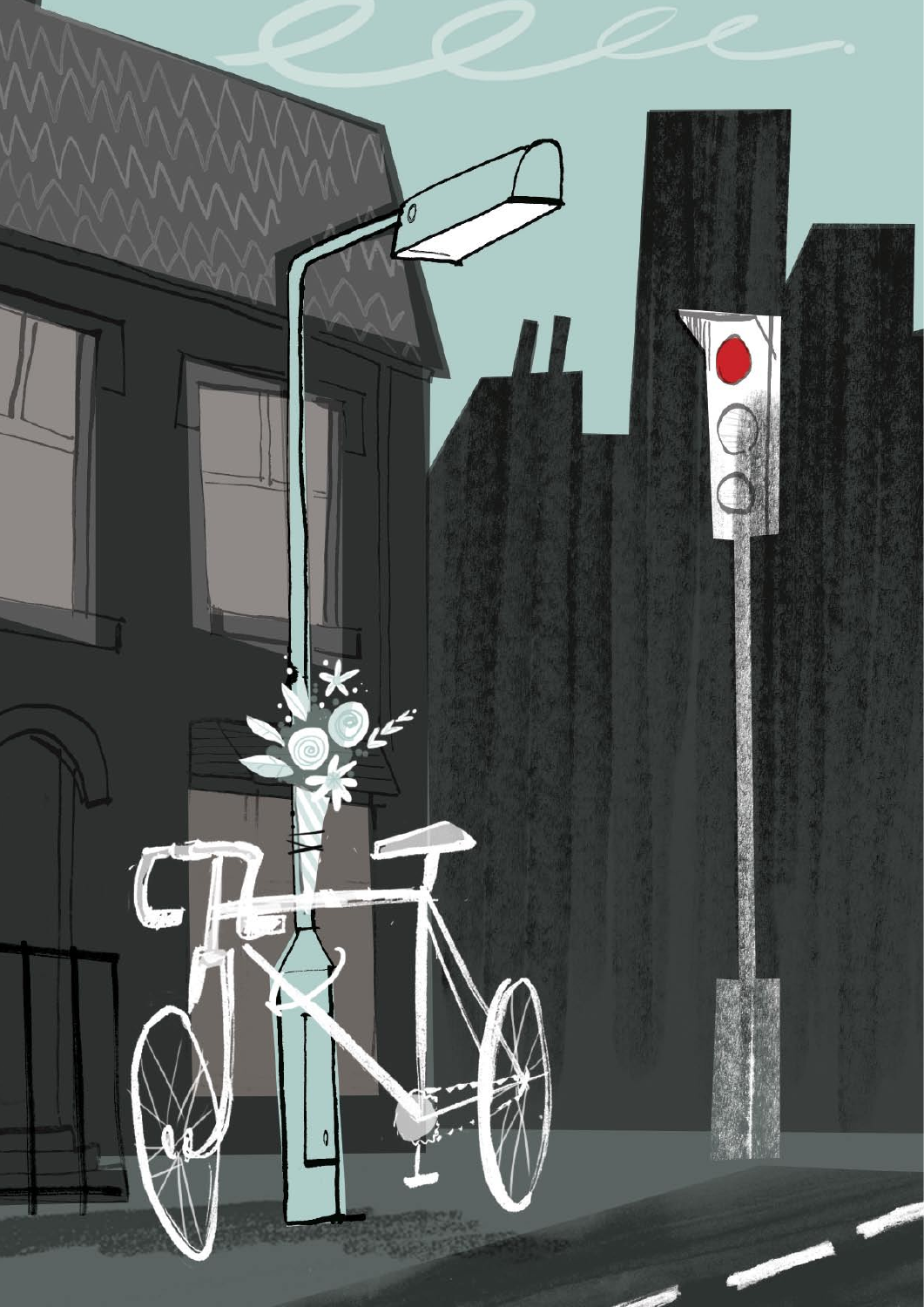

# CRIME RIGHTING

*How can we stop bad drivers getting away with murder? That's the focus for CTC's public debate on Road Justice. Rhia Weston explains* 

**NE YEAR on from the launch of the Road Justice campaign, CTC will hold a much-needed debate on sentencing of driving offences. On 13 June, CTC president Jon Snow will chair the debate, which will see two leading barristers, a representative from the Crown Prosecution Service, a judicial expert, and a criminal law expert deliberate how sentencing guidelines can be improved to discourage bad driving.** 

You can join in the debate by submitting questions to the panellists. If you use Twitter, tweet your questions on 13 June using **#CTCdebate**. Those unable to get involved on the day can email questions prior to the event instead to **rhia.weston@ctc.org.uk**.

# **Road crime realities**

The objective of this debate is to influence the forthcoming review of sentencing guidelines for serious driving offences, announced by the Government in 2013. The current guidelines, and the way they are being applied by the judiciary, have been shown repeatedly to fail to do their intended job. They should ensure offenders are sentenced appropriately and proportionately to the seriousness of their offence, and to ensure consistency in sentencing.

If this were so, we wouldn't hear of cases like these: driver sentenced to 240-hours of unpaid work and a mere one-year ban for killing a cyclist whilst he ate a sandwich at the wheel of his car as he drove between 55 and 60mph; driver given six-month suspended sentence, a one-year ban and ordered to do 200-hours of unpaid work for killing cyclist whom she had 11 seconds to see before ploughing into him.

Sentences like these give the impression that road crime is not taken seriously by the justice system. What's more, judges' reluctance to impose long driving bans

reinforces the false idea that driving is a right not a privilege. The majority (65%) of disqualifications given for careless driving and driving licence offences (which carry discretionary bans) are for less than a year.

The situation is little better for more serious offences: the top graph overleaf shows how bans given for causing death and injury by driving offences (which carry mandatory disqualifications) rarely exceed three years. Lifetime bans accounted for less than 1% of all bans imposed in 2012.

As well as bans being short, they are also used less frequently now than seven years ago. There was a 47% drop in the number of disqualifications imposed between 2007 and 2012, despite the number of road casualties falling by only 27%.

# **The sentencing debate**

Sentencing guidelines need to be overhauled to reflect the fact that the irresponsible use of a vehicle is a serious crime with potentially life-changing consequences for both victim(s) and driver.

In May, CTC welcomed the Government's announcement to extend custodial sentences for drivers who cause death whilst disqualified, unlicensed or uninsured from two to ten years, as well as the introduction of a new offence of causing serious injury whilst disqualified, which will carry a maximum four-year prison term. The Government also plans to make driving whilst disqualified an 'either way' offence, and to increase the maximum penalty from six months to two years' custody. CTC also wants judges to make greater use of vehicle confiscation to prevent such drivers from getting back behind the wheel.

There is clear public and political momentum for a change in how driving offences are handled by the justice system. Outrage at the lenient sentencing of bad drivers who kill has led to the creation of several online petitions calling for tougher

# *The Road Justice campaign's key calls for change.* **Doing victims justice**

## **Charging and**

- **prosecution practice Charging guidance should undergo a full consultation and review**
- Prosecutors handling serious and fatal road crime cases should be obliged to take part in a national training programme on road traffic law
- **Manslaughter should be the default charge in road death cases involving wilful risktaking or intention to cause danger**
- **There must be greater** transparency at both a national and local level about who is making
- charging decisions and why **Victims of road crime should be counted in crime statistics**
- Drivers who maim and kill should be given immediate interim driving bans as a condition of bail

#### **Sentencing practice**

- **Sentences for bad driving offences should be reviewed by the Sentencing Council as soon as possible**
- Failing to have proper and safe regard for vulnerable road users should be emphasised as an aggravating factor in the revised sentencing guidelines
- **The revised guidelines should recommend greater use of non-custodial sentencing options, particularly driving bans, where danger was caused but with no evidence of intent or wilful risk-taking on the part of the driver**
- The revised guidelines should increase the recommended sentences for the worst offenders
- **Judges should receive specialist training in road traffic law and cycle safety issues, especially if handling fatal cases, so as to avoid victim-blaming**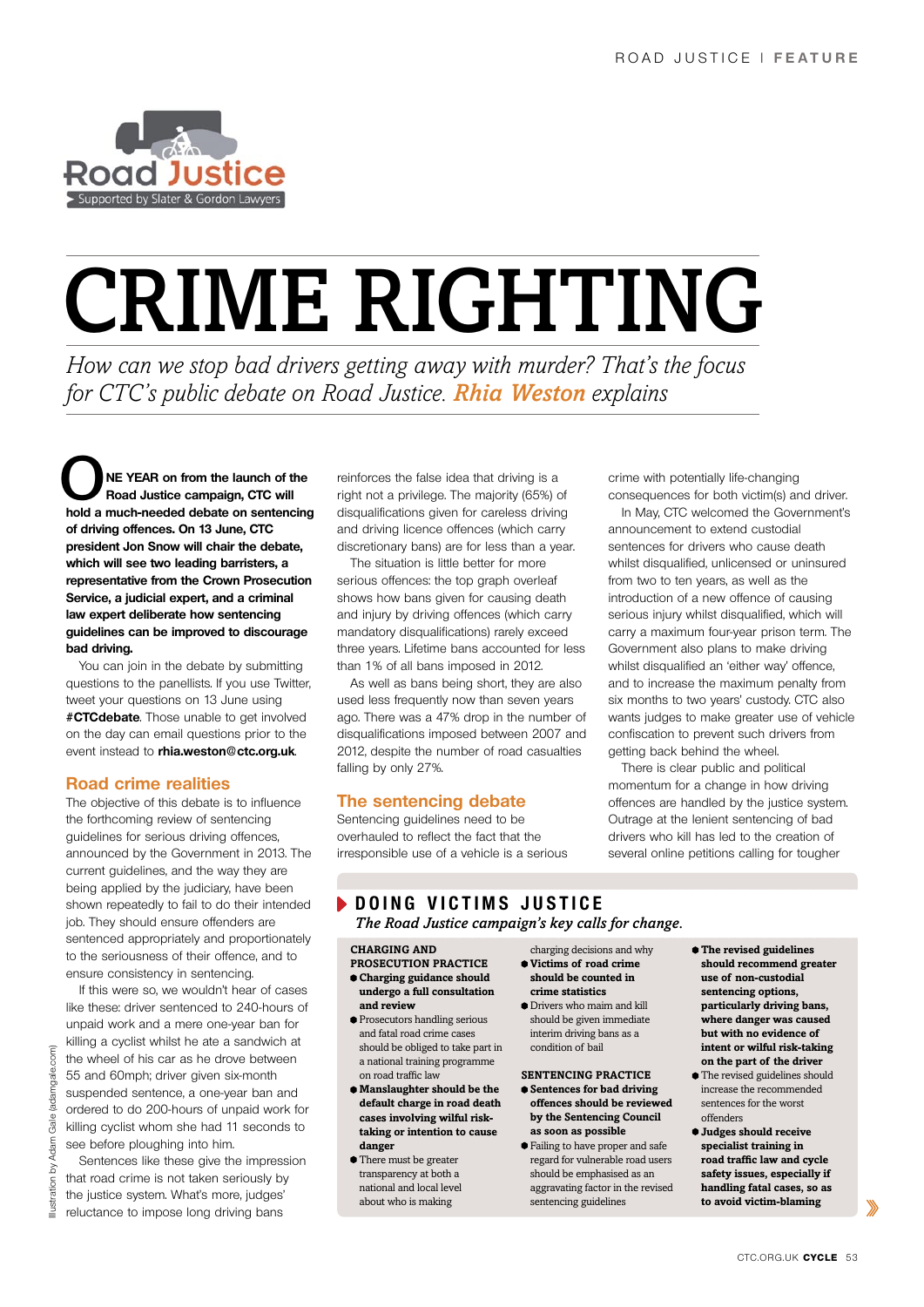sentences. The petition set up by the family of Jamie Butcher, killed as he crossed a pedestrian crossing in Cambridgeshire in 2011, led to the Government committing to review sentencing guidelines. The petition set up by the family of Ross and Clare Simons, killed whilst cycling on their tandem in Bristol in 2013, led to a cross-party parliamentary debate on dangerous driving in January of this year.

CTC, meanwhile, met with the Sentencing Council – the body responsible for producing sentencing guidelines – earlier this year to voice concerns about lenient sentences and suggest improvements. CTC was invited to contribute to the consultation on the new guidelines, and representatives of the Sentencing Council have agreed to attend our debate on 13 June.

## **Overly lenient sentencing**

Lenient sentencing is not just a product of unsuitable sentencing guidelines. It is also caused by the prevailing trend within the justice system to treat bad driving that causes injury or death as merely 'careless'. This trend is demonstrated by the dramatic drop in the number of prosecutions for 'causing death by dangerous driving' after the introduction of the offence of 'causing death by careless driving' . It suggests that many cases that would have previously been prosecuted as dangerous driving are now being prosecuted as careless driving.

Careless driving offences carry much lighter maximum sentences than dangerous driving offences. For instance, the offence of causing death by dangerous driving carries a maximum sentence of 14 years in prison, whereas causing death by careless driving carries a maximum of five years.

Favouring of 'careless driving' over 'dangerous driving' is in part a result of inappropriate charging standards and imprecise definitions of what constitutes 'careless' and 'dangerous', which make it difficult for prosecutors to make objective and consistent charging decisions. Downgrading, which is when the courts accept a guilty plea to a lesser offence, is also a problem – one that CTC fears will be exacerbated by the Government's encouragement of prosecutors to accept guilty pleas in order to limit the cost of



#### **Length of disqualifications by the courtS for very serious driving offences**

**Casualties and disqualifications 2007-2012**



protracted court cases.

CTC fears that the establishment of regional traffic courts (29 of which were set up last year) will lead to increased dismissal of dangerous driving as careless. These courts will deal with low-level offences, such as traffic light and document offences but can also be used for careless driving. The police, rather than the Crown Prosecution Service, make the charging decision in careless driving cases and can also prosecute 'either way' offences, including dangerous driving, if a guilty plea is anticipated. Although traffic courts will cut bureaucracy and speed up the justice process, freeing up resources for more complex cases, there is a risk that if the

police do not correctly interpret careless driving as driving that did not cause danger, more acts of dangerous driving will be undercharged

Most victims of road crime lack accurate and timely information about their cases because they are denied victims' services, and this also contributes to undercharging. Victims injured by speeding drivers, drink drivers, and careless drivers are not recognised as victims of crime and therefore are not included in the Victims' Code, which delineates who is entitled to victims' services.

## **CTC's proposals for reform**

CTC's proposals have been published in two Road Justice campaign reports: 1) Charging